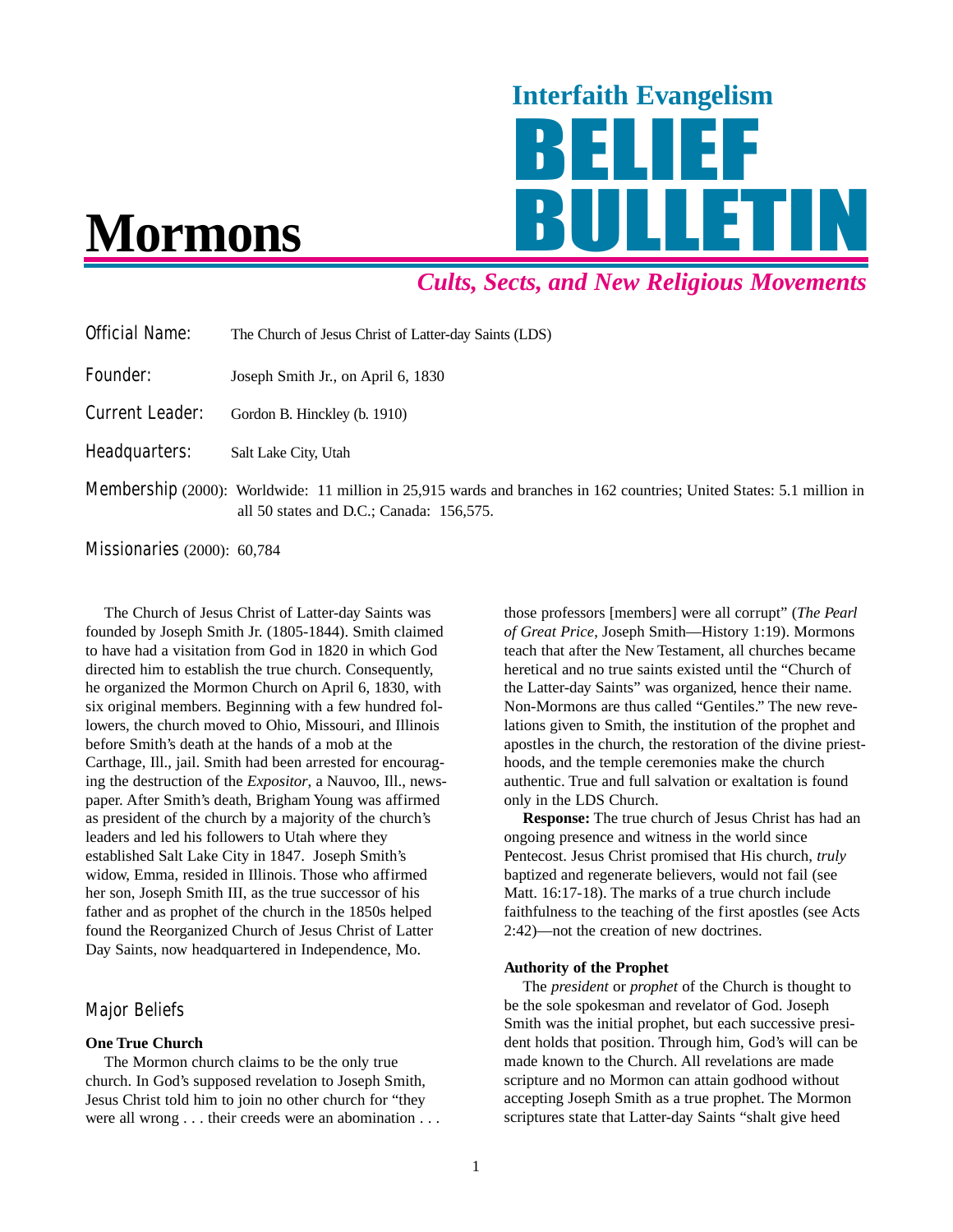unto all his [the prophet's] words and commandments . . . For his word ye shall receive as if from mine [God's] own mouth" (*Doctrine and Covenants* 21:4-5).

**Biblical Response:** Old and New Testament prophets were God's spokesmen. Their words were always consistent with the Bible and pointed to God's Son, Jesus Christ. A test of genuineness for prophets was that any prediction they proclaimed would come true (see Deut. 18:20-22). For example, Joseph Smith predicted that the temple of the church would be built in Independence, Mo., within his lifetime (*Doctrine and Covenants* 84:2- 5). No temple has yet been built there. New Testament prophets spoke, along with teachers, pastors, and evangelists, in evangelizing and edifying the church (see Eph. 4:11-13).

#### **Mormon Scripture**

Mormons accept four books as scripture and the word of God. The King James Version of the Bible is one of them, but only "as far as it is translated correctly" seemingly allowing for possible questions about its authority. Joseph Smith made over 600 "corrections" to its text. Other "standard works" are the *Book of Mormon*, *Doctrines and Covenants*, and *The Pearl of Great Price*. The Bible is missing "plain and precious parts" according to the *Book of Mormon* (1 Nephi 13:26) which the other three volumes complete. The *Book of Mormon* has "the fullness of the gospel" and tells the story of a supposed migration of Israelites in 600 B.C. to the American continent. These Israelites subsequently lapsed into apostasy although their story was preserved on golden plates written in Reformed Egyptian. Joseph Smith, it is said, translated the plates by the "gift and power of God" (*Doctrine and Covenants* 135:3). Reformed Egyptian does not exist as a language. The golden plates were returned to the angel Moroni after they were transcribed and Moroni returned them to heaven. *The Book of Mormon* does not contain explicit Mormon doctrine. *Doctrines and Covenants* contains the revelations of the Mormon prophets—138 in number along with two "declarations." Here, most of Mormon doctrine can be found including the priesthood, baptism for the dead, godhood, and polygamy. *The Pearl of Great Price* contains Smith's religious history, the Articles of Faith, the Book of Abraham, and the Book of Moses.

**Response:** The Bible explicitly warns against adding to or detracting from its teaching (see Rev. 22:18-19; Deut. 4:2). The New Testament contains the inspired and totally accurate witness of contemporary disciples and followers of Jesus. It alone claims to be fully inspired of God and usable for the establishment of doctrine (see 2 Tim. 3:15-17; 2 Pet. 1:19-21).

#### **Establishment of Temples**

The first Mormon temple was constructed in Kirtland, Ohio, in 1836. Subsequently, a temple was constructed in Nauvoo, Ill., in 1846. Presently, there are at least 106

operating temples throughout the world including the one finished in Salt Lake City in 1893. The purpose and function of temples is for the practice of eternal ordinances including primarily baptism for the dead, endowments, and celestial marriages. Baptism in the Mormon church, for both the living and the dead, is essential for the fullness of salvation. The dead often are baptized by proxy which affords them after death the opportunity to become Mormons. Celestial marriage for "time and eternity" is also a temple ordinance. It is necessary for godhood and seals the marriage forever. Temples form an essential part of Mormon salvation. Only Mormons in possession of a "temple recommend" by their bishop may enter a temple.

**Response:** The temple of the Old Testament was a place of symbolic sacrifice prefiguring the sacrifice of Christ. Worship in the Jewish temple in Jerusalem was a practice of early Jewish believers (see Acts 2:46). Otherwise, there is no mention of any such practice in the New Testament. Never was the Jewish temple used for baptism for the dead, marriage, or other secret ceremonies. It was the place in the Old Testament where the glory of God occasionally dwelt. Today, individual believers are God's dwelling place and not a physical building (see 1 Cor. 3:16).

#### **God Is an Exalted Man**

Elohim, the god of this universe, was previously a man in a prior existence. As a result of having kept the requirements of Mormonism, he was exalted to godhood and inherited his own universe. God is confined to a "body of flesh and bones" (*Doctrine and Covenants* 130:22) and yet is thought to be omniscient and omnipotent. He obviously cannot be omnipresent. There are an infinite number of gods with their own worlds—these too were previously men. The Holy Ghost, Jesus Christ, and "Heavenly Father" comprise three separate and distinct gods. Heavenly Father sires spiritual children in heaven destined for human life on earth. All humans, as well as Jesus Christ and Lucifer, are god's heavenly children. (See *Doctrine and Covenants* 130:22; God, Jesus, and the Spirit thus had beginnings.)

**Response:** God is spirit and is not confined to a physical body (see John 4:24). Jesus Christ was incarnated through a miraculous and nonphysical conception through the Virgin Mary. He was fully God from the beginning (John 1:1). Together with the Person of the Holy Spirit, they form the triune (three in one) eternal God.

#### **Jesus Is God's "Son"**

Jesus was Heavenly Father's firstborn spirit child in heaven. He was begotten by God through Mary as in a "literal, full and complete sense" in the same "sense in which he is the son of Mary" (Bruce McConkie, *A New Witness for the Articles of Faith*, [Salt Lake City: Deseret Book Co., 1993], p. 67). These two elements of Jesus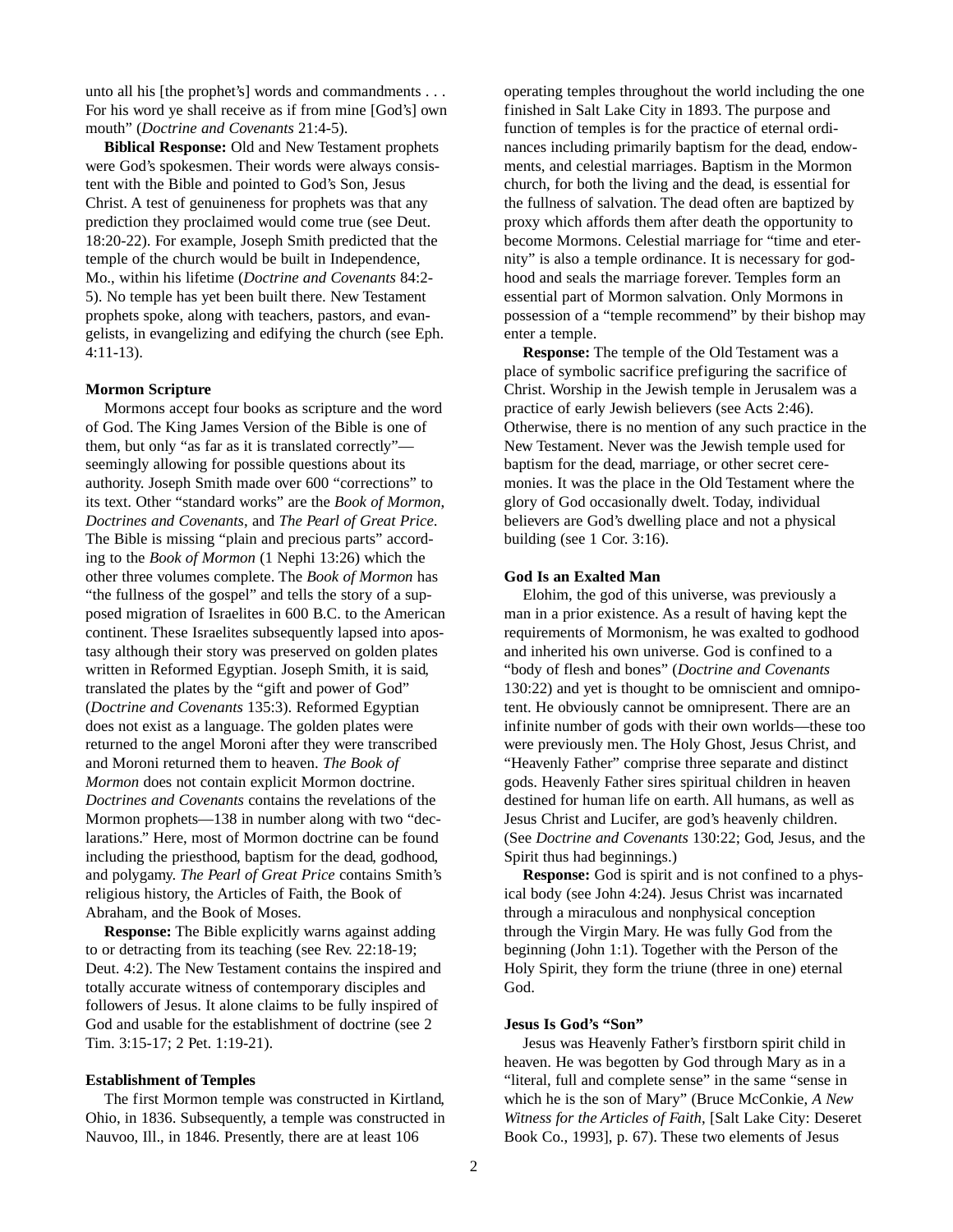being literally God's son form his uniqueness in Mormon theology. In the Garden of Gethsemane, as well as on the cross, Jesus atoned for Adam's sin and guaranteed all humankind resurrection and immortality. Jesus visited the Israelites or Indians of North America after his resurrection and established the true church among them. We are the spiritual, but literal, younger brothers and sisters of Christ. Some Mormon documents claim that Jesus was married at Cana in Galilee (see John 2) and had children himself.

**Response:** Jesus is viewed as God, the Word or Son, eternally existent with the Father and worthy of identity as God (see John 1:1-14). He was born of the Virgin Mary who had conceived him supernaturally by the Holy Spirit. He lived a perfect life, died on the cross for the sins of the world, and was raised from the dead. He will come again and reign as Lord of Lords.

#### **Humans Are Gods in Embryo**

Every human being has the potential of becoming a god by keeping the requirements of Mormonism. A wellknown statement within Mormonism is, "As man is god once was, as god is man may become." From a prior spirit existence in heaven, humans may be born on earth in order to exercise freedom to choose good or evil and to have a body for the resurrection. Basically, humans are good, but they will be punished for their sin. But by keeping Mormon teaching and obeying the Church and the Prophet, after the resurrection, worthy Mormon males may pass the celestial guards, bring their wives with them, and achieve a status similar to Elohim—the god of this world. The consequences of their sin are erased by their allegiance to the tenets of Mormonism. In resurrection, faithful Mormons receive exaltation to godhood and will exercise dominion over their world.

**Response:** Human beings are God's special creation. There is no evidence from Scripture of preexistence, rather God acknowledges that it was in the womb of our mothers that He formed us (see Isa. 44:2). A sinful nature is part of humanity's experience. Liberation from the power and presence of sin is experienced as a result of faith in Christ. At that point, God's image is begun to be remade in every Christian. While being transformed to Christlikeness, the Bible does not teach literal godhood as the inheritance of the saints (see Rom. 8:29; Rev. 1:5-6).

#### **Mormon Plan of Salvation**

The Mormon plan of salvation is built on the idea that all people have eternal life, but only the most faithful Mormons have godhood or enter the celestial kingdom. In order to obtain this ultimate step, Mormons must exercise faith in the God of Mormonism, its Christ, and the Church of Jesus Christ of Latter-day Saints; exercise repentance; and be baptized in the LDS Church. Additionally, Mormons must keep the "Word of Wisdom" by abstaining from alcohol, tobacco, and caffeine; tithe to the church; attend weekly sacrament meetings; support

the Mormon prophet; do temple works; and be active in their support of the church.

**Response:** Salvation, according to the Bible, is due to God's grace and love. He provided Jesus as the sacrifice for the sins of the world. It is through faith in the crucified and risen Jesus that we may be saved. Works are excluded (John 1:12; 3:16; Rom. 10:9-13; Eph. 2:8-9).

#### Witnessing to Mormons

- 1. Have a basic and clear understanding of the Christian faith and the gospel.
- 2. Be aware of the unique Mormon doctrines as presented in this belief bulletin.
- 3. Remember, Mormons use Christian vocabulary (gospel, atonement, god), but radically redefine their meanings. Define clearly what you mean when you use biblical words.
- 4. Present a clear testimony of your faith in Christ alone for salvation.
- 5. Show your Mormon friend that the Bible teaches salvation alone through the cross of Christ (John 3:16; Rom. 10:4,10-13; Eph. 2:8-9).
- 6. Warn the Mormon about trusting in feelings (i.e., the burning in the bosom) for a validation of Mormonism's truth claim. Without historical, objective verification, feelings are useless.
- 7. When Mormons use a Bible verse, read carefully the verses before and afterward to make clear the exact meaning and purpose of the passage. Don't let them take Bible verses out of context. Read carefully the full reference in the Bible before deciding what any one verse means.
- 8. Keep the central doctrines of the faith as the focus of your discussion.
- 9. Share the plan of salvation with your Mormon friend. Emphasize that salvation is a gift to be received, not a merit to be earned.
- 10. Do the basics: pray, trust the Holy Spirit, and be loving, patient, and steadfast.

#### Other Common LDS Terms

- Aaronic Priesthood: The lesser of the two divisions of the LDS priesthood.
- Bishop: Presiding high priest of a local LDS ward.
- Endowment: Ceremony in LDS temples in which worthy members learn sacred (secret) details of the LDS plan of salvation.
- First Presidency: Highest leadership and authority group in the LDS church. Normally consists of the president of the church and his two counselors.
- Gentiles: All people who are either not Jewish or not members of the LDS church.
- Godhead: According to LDS, is three separate divine entities (gods)—the Heavenly Father, His Son Jesus Christ, and the Holy Ghost. They are united in one purpose.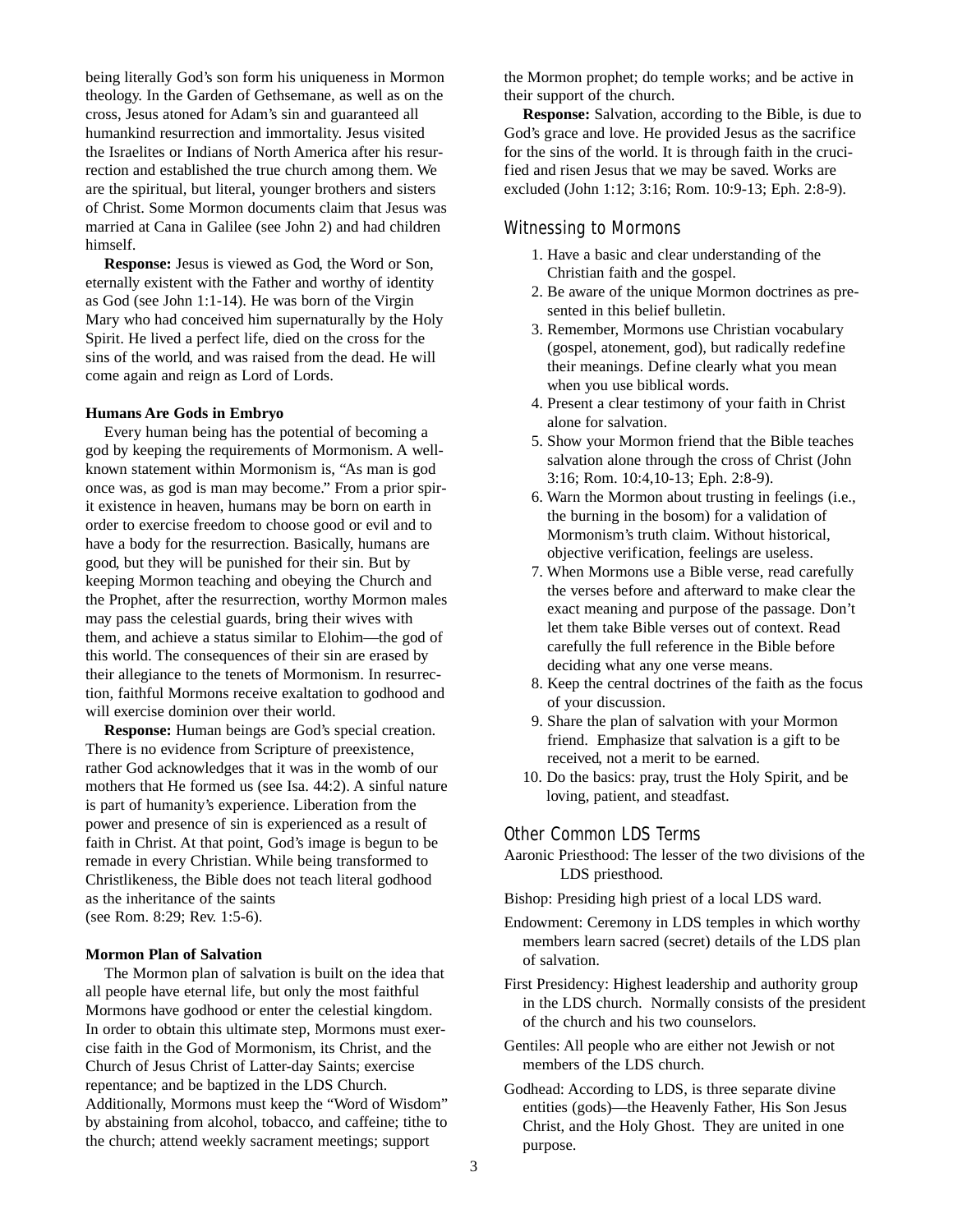Gospel: The full system of LDS belief and practice.

Holy Ghost: Divine entity in LDS godhead who is a personage of spirit.

Melchizedek Priesthood: The higher of the two divisions of the LDS priesthood.

Mission: The specific time and place in which a Mormon serves as an LDS missionary.

Restoration: Refers to Heavenly Father's restoring true Christianity and the true church to the earth through Joseph Smith Jr. in the 1820s and 30s.

Sacrament: Ordinance in which elements of bread and water are partaken by LDS members in weekly ward services.

Sealing: Temple services uniting LDS husbands, wives, and children as a family unit for eternity.

Testimony: A subjective experience that validates the LDS church and doctrine to the Mormon. It is sometimes described as a "burning in the bosom."

Tithe: Payment of one-tenth of their annual income made by LDS members to the church.

> Phil Roberts, President, Midwestern Baptist Theological Seminary

© 2000, 2001, North American Mission Board of the Southern Baptist Convention, Alpharetta, Georgia

All rights reserved. The North American Mission Board grants permission for reproduction of this publication for educational purposes. Alteration of this publication is strictly prohibited. May not be sold for profit.

All other inquiries should be addressed to: Editorial and Design Manager, North American Mission Board, 4200 North Point Pkwy., Alpharetta, Ga. 30022-4176; or fax (770) 410-6006; or e-mail *permissions@namb.net*.

For more information contact Interfaith Evangelism via e-mail at *interfaith@namb.net*.

*http://www.namb.net/interfaith*

NORTH AMERICAN MISSION BOARD, SBC **NAMB** 

4200 North Point Pkwy. Alpharetta, GA 30022-4176

*A Southern Baptist Convention agency supported by the Cooperative Program and the Annie Armstrong Easter Offering®*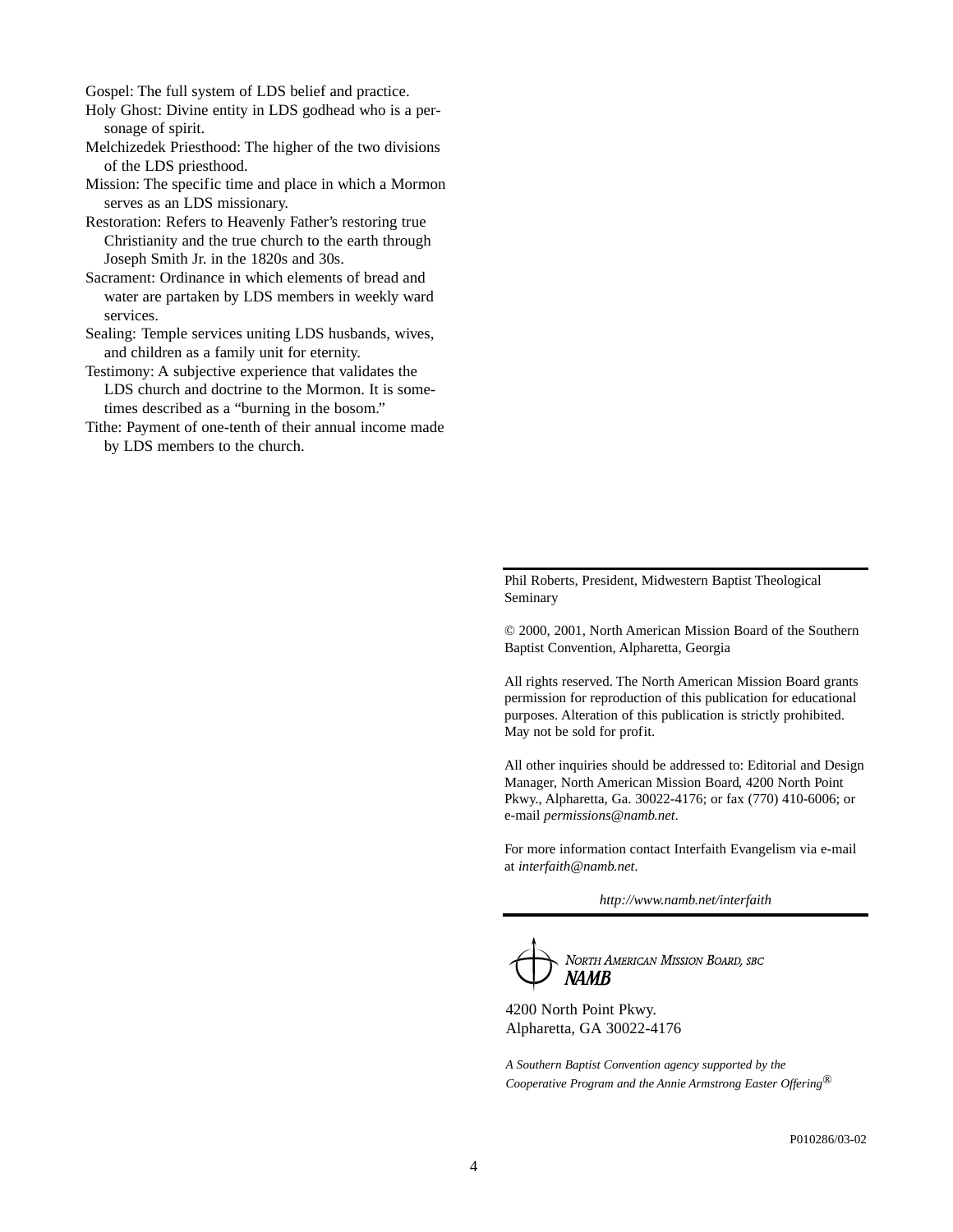## **THE MORMON PUZZLE Comparison Chart– Mormonism and Christianity**

## **Introduction:**

The Church of Jesus Christ of Latter-day Saints (LDS or Mormon church) professes to be a Christian church. However, a careful comparison of basic doctrinal positions of that church to those of historical, biblical Christianity reveal many radical differences. This pamphlet compares Mormon doctrines as stated in LDS authoritative primary sources to those of historic Christianity as derived solely from the Bible.

## **Historic Christianity**

The one God is a spirit who is the personal, eternal, infinite Creator of all that exists. He is the *only* God and necessary for all other things to exist. He exists eternally as a Trinity: Father, Son, and Holy Spirit. (Deut. 6:4; Isa. 43:10; 44:6-8; Matt. 28:19; John 4:24; 17:3)

## **The Doctrine of God**

## **Mormonism**

God (Heavenly Father) is an exalted man with a physical body of flesh and bone. LDS founder Joseph Smith said,"If the veil were rent today, and the great God who holds this world in its orbit, and who upholds all worlds and all things by his power, was to make himself visible—I say, if you were to see him today, you would see him like a man in form" (Teachings of the Prophet Joseph Smith, p. 345).The trinity is denied with the Father, the Son, and the Holy Ghost seen as three separate entities."The Father has a body of flesh and bones as tangible as man's; the Son also; but the Holy Ghost has not a body of flesh and bones, but is a personage of Spirit.Were it not so, the Holy Ghost could not dwell in us" (Doctrine and Covenants [D&C] 130:22).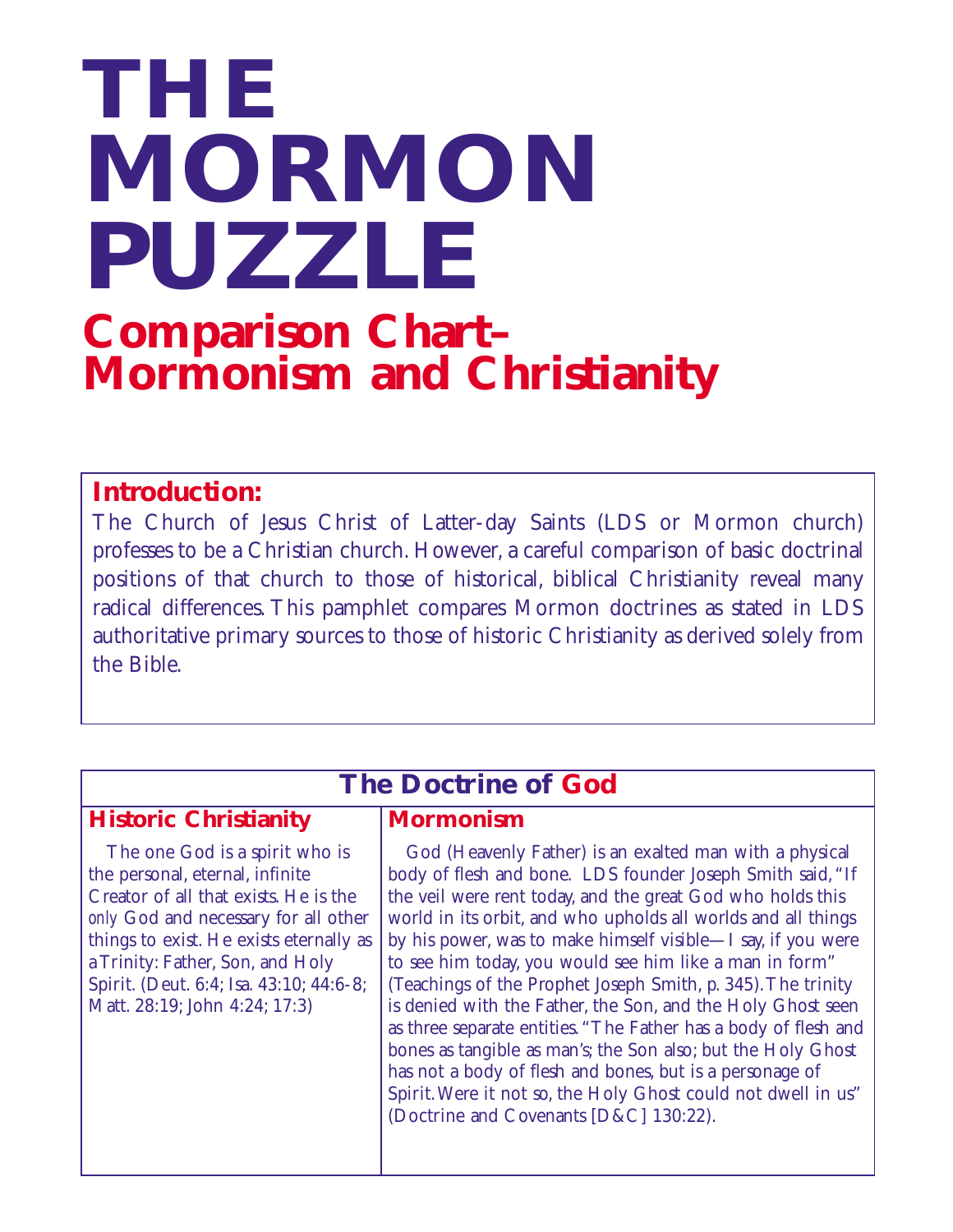#### **Historic Christianity Mormonism The Doctrine of Jesus Christ**

Jesus Christ was the virginborn God incarnate who existed in all time with the Father and Holy Spirit in the eternal Trinity.As a man He possessed two natures—human and divine. He lived a sinless life and willingly died on the cross as a sacrifice for the sin of all humanity. (John 1:1-18; 8:56-59; Phil. 2:6- 11; Col. 1:13-22; Heb.1:3; 13:8)

Jesus was the spiritual "first born" Son of God in the preexistence."Every person who was ever born on earth was our spirit brother or sister in heaven.The first spirit born to our heavenly parents was Jesus Christ, so he is literally our elder brother" (Gospel Principles [GP], p. 11). "And now, verily I say unto you, I was in the beginning with the Father, and am the Firstborn" (D&C 93:21). He is also the "only begotten" physical offspring of God by procreation on earth."Jesus is the only person on earth to be born of a mortal mother and an immortal father.That is why he is called the Only Begotten Son" (GP, p. 64). His atonement (death and resurrection) provides immortality for all people regardless of their faith."Christ thus overcame physical death. Because of his atonement, everyone born on this earth will be resurrected . . .This condition is called immortality.All people who ever lived will be resurrected, 'both old and young, both bond and free, both male and female, both the wicked and the righteous' (The Book of Mormon [BOM],Alma 11:44)" (GP, p. 74). (See GP, pp. 11, 17-19, 61-77.)

### **Historic Christianity The Doctrine of Scriptures and Authority Mormonism**

The Bible (Old and New Testaments) is the unique, revealed, and inspired Word of God. It is the sole authority for faith and practice for Christians. (2 Tim. 3:15-17; 2 Pet. 1:19-21)

Recognizes the LDS Four Standard Works as authoritative.These include the Bible "as far as it is translated correctly" (Articles of Faith 1:8). It also includes The Book of Mormon (BOM) which Joseph Smith declared is "the most correct of any book on earth, and the keystone of our religion, and a man would get nearer to God by abiding by its precepts, than by any other book" (Teachings of the Prophet Joseph Smith, p. 194).

The church also regards The Doctrine and Covenants (D&C) as scripture. It "is a collection of modern revelations ... regarding The Church of Jesus Christ as it has been restored in these last days" (GP, p. 54).

The Pearl of the Great Price (PGP) is the fourth book believed to be inspired."It clarifies doctrines and teachings that were lost from the Bible and gives added information concerning the creation of the earth" (GP, p. 54).

The church's President is regarded as "a seer, a revelator, a translator, and a prophet" (D&C 107:91-92).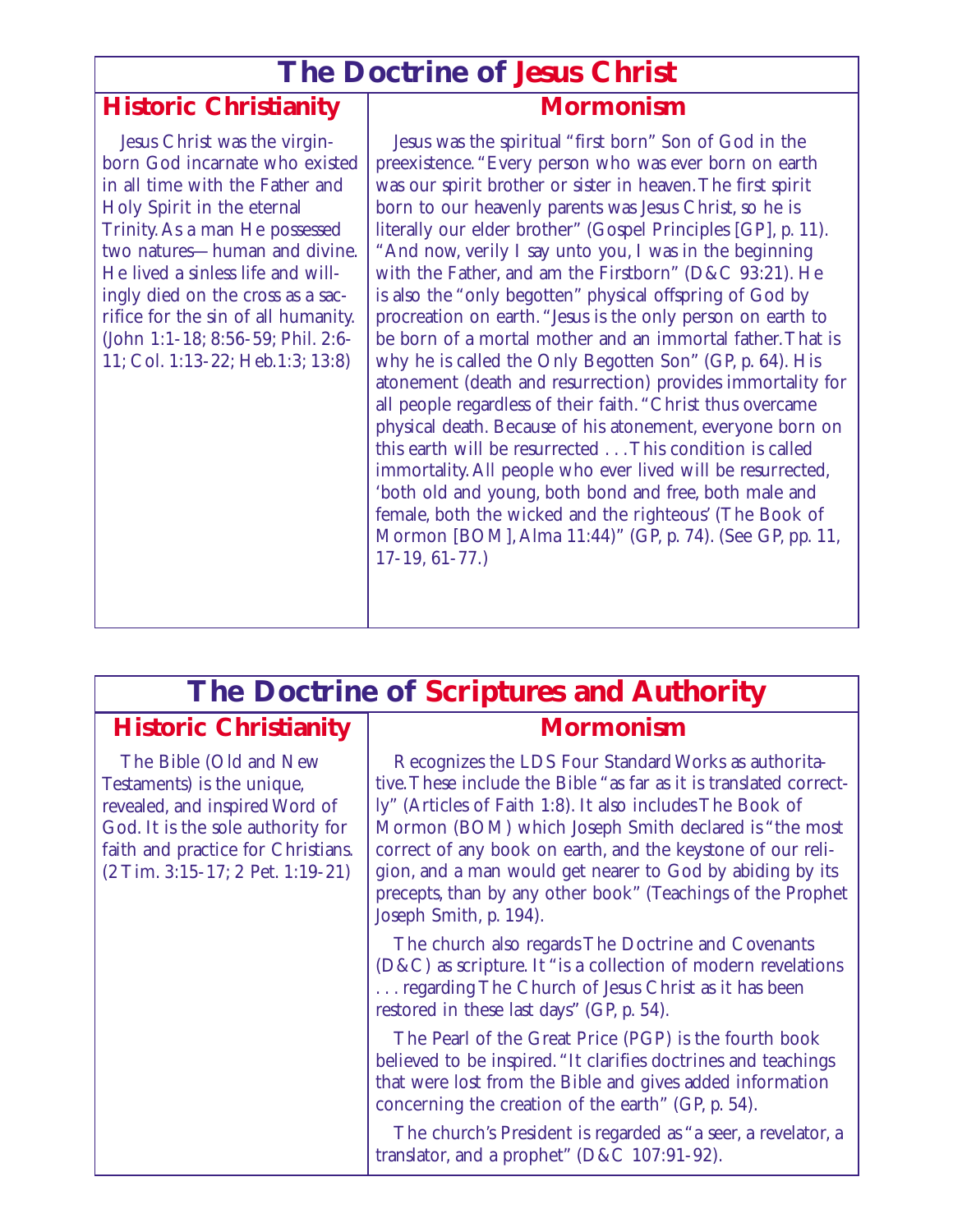## **The Doctrine of Humanity**

## **Historic Christianity**

Human beings are created in God's image, meaning they have personal qualities similar to God's. Every person is a unique, precious being of dignity and worth. (Gen. 1:26-27)

## **Mormonism**

People are the preexisted spiritual offspring of the Heavenly Father and Mother. "All men and women are ... literally the sons and daughters of Deity . . . Man, as a spirit, was begotten and born of heavenly parents, and reared to maturity in the eternal mansions of the Father, prior to coming upon the earth in a temporal (physical) body" (Joseph F. Smith,"The Origin of Man," Improvement Era, Nov. 1909, pp. 78,80, as quoted in GP, p. 11).They are born basically good and are "gods in embryo."A commonly quoted Mormon aphorism (attributed to fifth LDS president Lorenzo Snow) says "As man is, God once was; as God is, man may become."

## **The Doctrine of Sin**

## **Historic Christianity**

## **Mormonism**

Human beings have chosen to sin against God, rejecting his nature and pursing life opposed to his essential character and revealed law. (Rom. 3:23; 7:14- 25; 1 John 1:8-10)

People sin by disobedience to God's laws. Adam's fall, a part of Heavenly Father's plan, caused a loss of immortality, which was necessary for mankind to advance, (see GP, pp. 31-34).As Eve declared according to LDS scripture,"Were it not for our transgression we never should have . . . known good and evil, and the joy of our redemption, and the eternal life which God giveth unto all the obedient" (PGP, Moses 5:11; see also BOM, 2 Nephi 2:22-25). Each person is responsible for his or her own sin.

## **The Doctrine of Salvation**

## **Historic Christianity**

Salvation is release from the guilt and power of sin through God's gift of grace. It is provided through Christ's atonement and received by personal faith in Christ as Savior and Lord. (Rom. 3:20; 10:9- 10; Eph. 2:8- 10)

## **Mormonism**

Jesus'atonement provided immortality for all people. Exaltation (godhood) is available only to Mormons through obedience to LDS teachings: faith, baptism, endowments, celestial marriage, and tithing."Wherefore, as it is written, they are gods, even the sons of God—Wherefore, all things are theirs" (D&C, 76:58-59).

These are some of the blessings given to exalted people:

- 1. They will live eternally in the presence of Heavenly Father and Jesus Christ (see D&C, 76).
- 2. They will become gods.
- 3. They will have their righteous family members with them and will be able to have spirit children also.These spirit children will have the same relationship to them as we do to our Heavenly Father.They will be an eternal family.
- 4. The will receive a fulness of joy.
- 5. They will have everything that our Heavenly Father and Jesus Christ have—all power, glory, dominion, and knowledge (See GP, p. 302).

Baptism for the dead provides post-mortem salvation for non-Mormons, and is "by immersion performed by a living person for one who is dead.This ordinance is performed in temples" (GP, p. 375). (See also GP, chapters 18-23.)